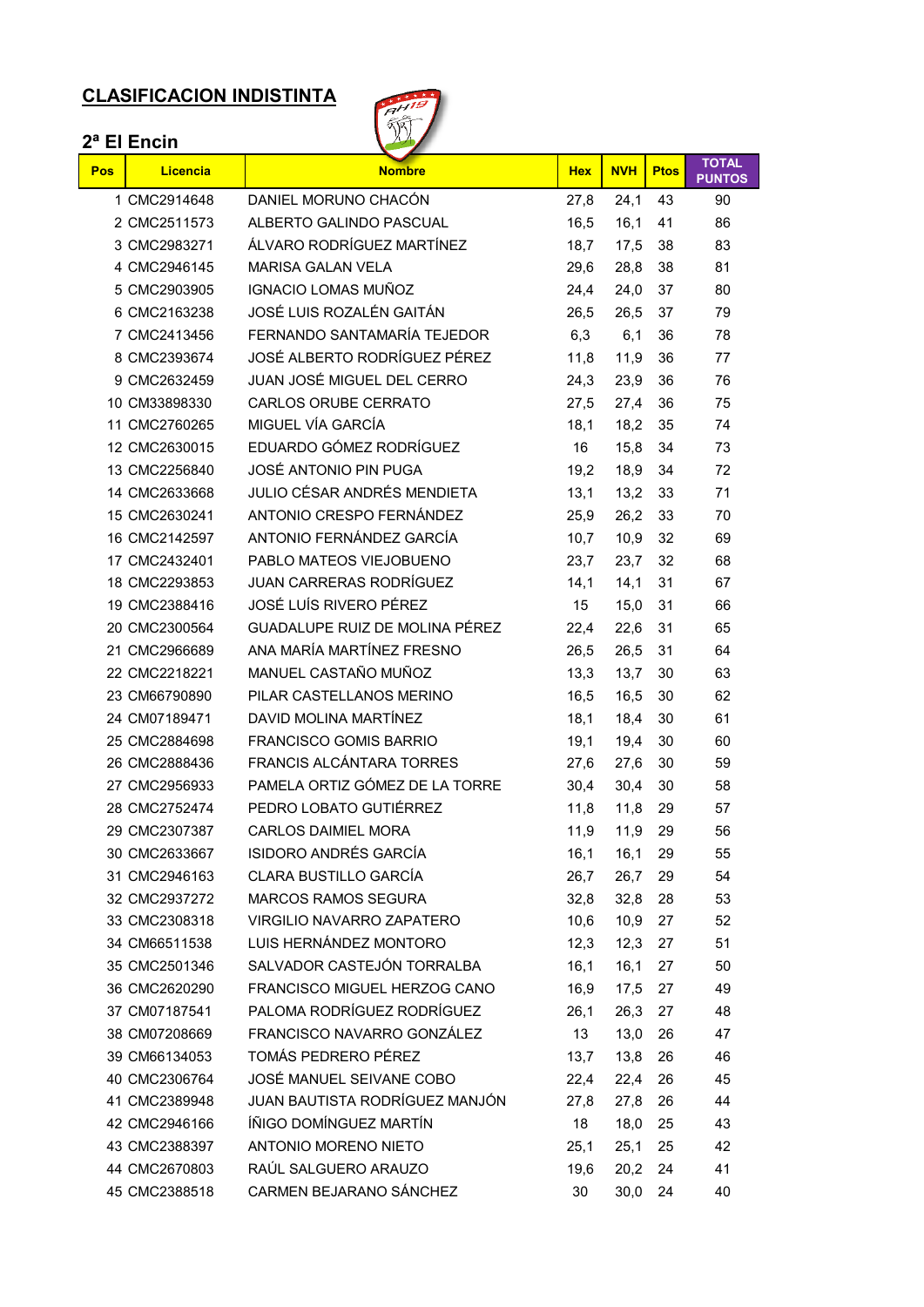| 46 CMC2985151 | OLIVER GÁLVEZ AMORES                 | 32   | 32.0 24   |     | 39 |
|---------------|--------------------------------------|------|-----------|-----|----|
| 47 CMC2890858 | <b>CHRISTOPHE BERNADET</b>           | 13   | $13.1$ 22 |     | 38 |
| 48 CM00510556 | FEDERICO TORIJA PRECIADO             | 16.3 | 17.3 22   |     | 37 |
| 49 CMC2979212 | <b>VICTOR MANUEL CARRILES MORENO</b> | 36   | 36.0 22   |     | 36 |
| 50 CM41776132 | MARIANO DOMÍNGUEZ HERRANZ            | 264  | 26.5 21   |     | 35 |
| 51 CM33898329 | MARÍA ISABEL LÓPEZ GARCÍA            | 22 3 | 22.3      | -18 | 34 |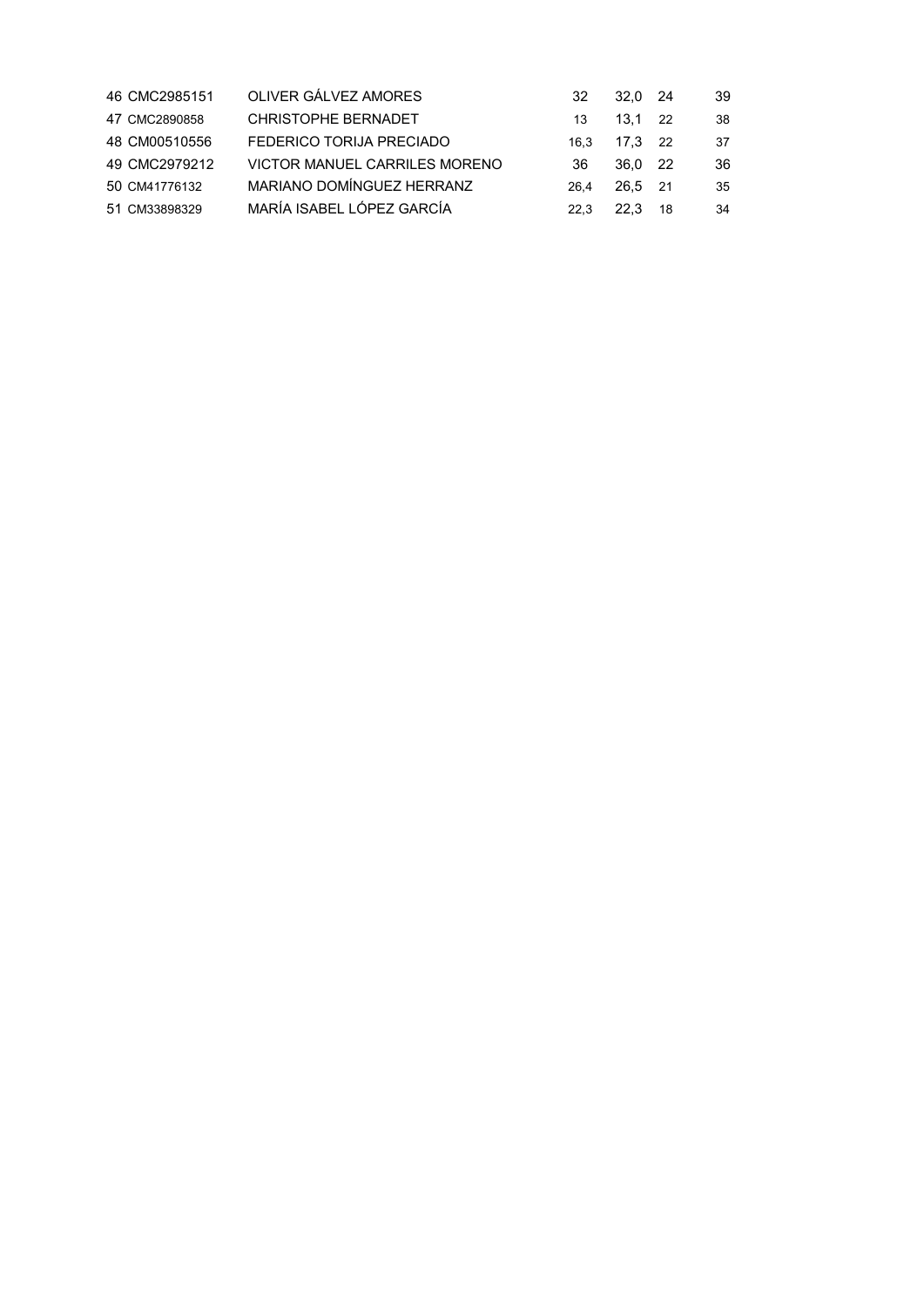## **CLASIFICACION FEMENINA**

#### **2ª El Encin**

| Pos | Licencia      | <b>Nombre</b>                  | <b>Hex</b> | <b>NVH</b> | <b>Ptos</b> | <b>TOTAL</b><br><b>PUNTOS</b> |
|-----|---------------|--------------------------------|------------|------------|-------------|-------------------------------|
|     | 1 CMC2946145  | <b>MARISA GALAN VELA</b>       | 29.6       | 28,8       | 38          | 52                            |
|     | 2 CMC2300564  | GUADALUPE RUIZ DE MOLINA PÉREZ | 22.4       | 22,6       | -31         | 46                            |
|     | 3 CMC2966689  | ANA MARÍA MARTÍNEZ ERESNO      | 26,5       | 26,5       | -31         | 43                            |
|     | 4 CM66790890  | PILAR CASTELLANOS MERINO       | 16.5       | 16.5       | 30          | 41                            |
|     | 5 CMC2888436  | FRANCIS AI CÁNTARA TORRES      | 27.6       | 27.6       | 30          | 40                            |
|     | 6 CMC2956933  | PAMELA ORTIZ GÓMEZ DE LA TORRE | 30.4       | 30.4       | 30          | 39                            |
|     | 7 CMC2946163  | CLARA BUSTILLO GARCÍA          | 26.7       | 26,7       | 29          | 38                            |
|     | 8 CM07187541  | PALOMA RODRÍGUEZ RODRÍGUEZ     | 26.1       | 26.3       | 27          | 37                            |
|     | 9 CMC2388518  | CARMEN BEJARANO SÁNCHEZ        | 30         | 30         | 24          | 36                            |
|     | 10 CM33898329 | MARÍA ISABEL I ÓPEZ GARCÍA     | 22.3       | 22.3       | 18          | 35                            |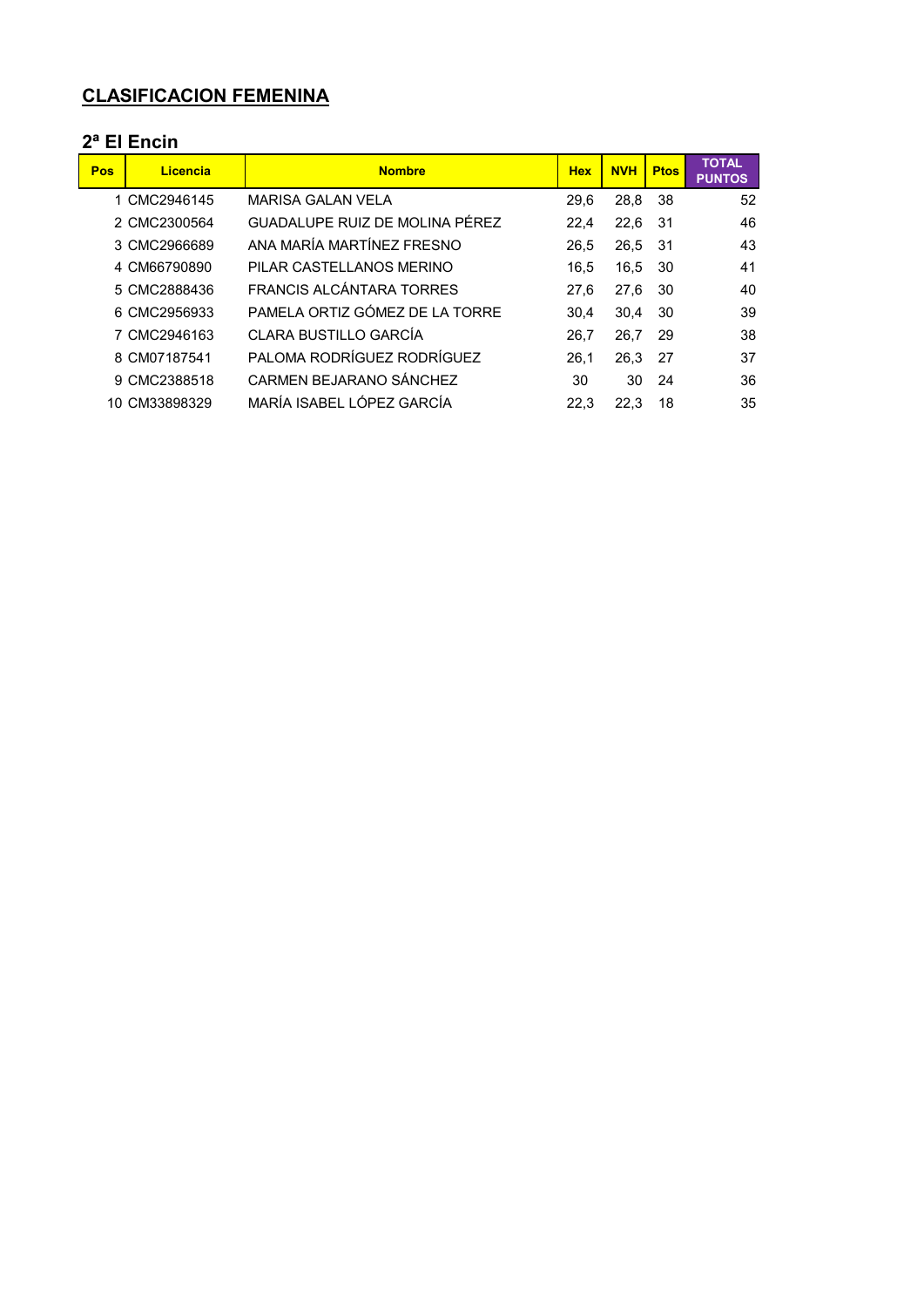## **CLASIFICACION MASCULINA**

### **2ª El Encin**

| <b>Pos</b> | <b>Licencia</b> | <b>Nombre</b>                  | <b>Hex</b> | <b>NVH</b> | <b>Ptos</b> | <b>TOTAL</b><br><b>PUNTOS</b> |
|------------|-----------------|--------------------------------|------------|------------|-------------|-------------------------------|
|            | 1 CMC2914648    | DANIEL MORUNO CHACÓN           | 27,8       |            | 43          | 97                            |
|            | 2 CMC2511573    | ALBERTO GALINDO PASCUAL        | 16,5       |            | 41          | 91                            |
|            | 3 CMC2983271    | ÁLVARO RODRÍGUEZ MARTÍNEZ      | 18,7       |            | 38          | 85                            |
|            | 4 CMC2903905    | <b>IGNACIO LOMAS MUÑOZ</b>     | 24,4       |            | 37          | 82                            |
|            | 5 CMC2163238    | JOSÉ LUIS ROZALÉN GAITÁN       | 26,5       |            | 37          | 81                            |
|            | 6 CMC2413456    | FERNANDO SANTAMARÍA TEJEDOR    | 6,3        |            | 36          | 79                            |
|            | 7 CMC2393674    | JOSÉ ALBERTO RODRÍGUEZ PÉREZ   | 11,8       |            | 36          | 78                            |
|            | 8 CMC2632459    | JUAN JOSÉ MIGUEL DEL CERRO     | 24,3       |            | 36          | 77                            |
|            | 9 CM33898330    | CARLOS ORUBE CERRATO           | 27,5       |            | 36          | 76                            |
|            | 10 CMC2760265   | MIGUEL VÍA GARCÍA              | 18,1       |            | 35          | 75                            |
|            | 11 CMC2630015   | EDUARDO GÓMEZ RODRÍGUEZ        | 16         |            | 34          | 74                            |
|            | 12 CMC2256840   | JOSÉ ANTONIO PIN PUGA          | 19,2       |            | 34          | 73                            |
|            | 13 CMC2633668   | JULIO CÉSAR ANDRÉS MENDIETA    | 13,1       |            | 33          | 72                            |
|            | 14 CMC2630241   | ANTONIO CRESPO FERNÁNDEZ       | 25,9       |            | 33          | 71                            |
|            | 15 CMC2142597   | ANTONIO FERNÁNDEZ GARCÍA       | 10,7       |            | 32          | 70                            |
|            | 16 CMC2432401   | PABLO MATEOS VIEJOBUENO        | 23,7       |            | 32          | 69                            |
|            | 17 CMC2293853   | <b>JUAN CARRERAS RODRÍGUEZ</b> | 14,1       |            | 31          | 68                            |
|            | 18 CMC2388416   | JOSÉ LUÍS RIVERO PÉREZ         | 15         |            | 31          | 67                            |
|            | 19 CMC2218221   | MANUEL CASTAÑO MUÑOZ           | 13,3       |            | 30          | 66                            |
|            | 20 CM07189471   | DAVID MOLINA MARTÍNEZ          | 18,1       |            | 30          | 65                            |
|            | 21 CMC2884698   | <b>FRANCISCO GOMIS BARRIO</b>  | 19,1       |            | 30          | 64                            |
|            | 22 CMC2307387   | <b>CARLOS DAIMIEL MORA</b>     | 11,9       |            | 29          | 62                            |
|            | 23 CMC2752474   | PEDRO LOBATO GUTIÉRREZ         | 11,8       |            | 29          | 63                            |
|            | 24 CMC2633667   | <b>ISIDORO ANDRÉS GARCÍA</b>   | 16,1       |            | 29          | 61                            |
|            | 25 CMC2937272   | <b>MARCOS RAMOS SEGURA</b>     | 32,8       |            | 28          | 60                            |
|            | 26 CMC2308318   | VIRGILIO NAVARRO ZAPATERO      | 10,6       |            | 27          | 59                            |
|            | 27 CM66511538   | LUIS HERNÁNDEZ MONTORO         | 12,3       |            | 27          | 58                            |
|            | 28 CMC2501346   | SALVADOR CASTEJÓN TORRALBA     | 16,1       |            | 27          | 57                            |
|            | 29 CMC2620290   | FRANCISCO MIGUEL HERZOG CANO   | 16,9       |            | 27          | 56                            |
|            | 30 CM07208669   | FRANCISCO NAVARRO GONZÁLEZ     | 13         |            | 26          | 55                            |
|            | 31 CM66134053   | TOMÁS PEDRERO PÉREZ            | 13,7       |            | 26          | 54                            |
|            | 32 CMC2306764   | JOSÉ MANUEL SEIVANE COBO       | 22,4       |            | 26          | 53                            |
|            | 33 CMC2389948   | JUAN BAUTISTA RODRÍGUEZ MANJÓN | 27,8       |            | 26          | 52                            |
|            | 34 CMC2946166   | ÍÑIGO DOMÍNGUEZ MARTÍN         | 18         |            | 25          | 51                            |
|            | 35 CMC2388397   | <b>ANTONIO MORENO NIETO</b>    | 25,1       |            | 25          | 50                            |
|            | 36 CMC2670803   | RAÚL SALGUERO ARAUZO           | 19,6       |            | 24          | 49                            |
|            | 37 CMC2985151   | OLIVER GÁLVEZ AMORES           | 32         |            | 24          | 48                            |
|            | 38 CMC2890858   | <b>CHRISTOPHE BERNADET</b>     | 13         |            | 22          | 47                            |
|            | 39 CM00510556   | FEDERICO TORIJA PRECIADO       | 16,3       |            | 22          | 46                            |
|            | 40 CMC2979212   | VICTOR MANUEL CARRILES MORENO  | 36         |            | 22          | 45                            |
|            | 41 CM41776132   | MARIANO DOMÍNGUEZ HERRANZ      | 26,4       |            | 21          | 44                            |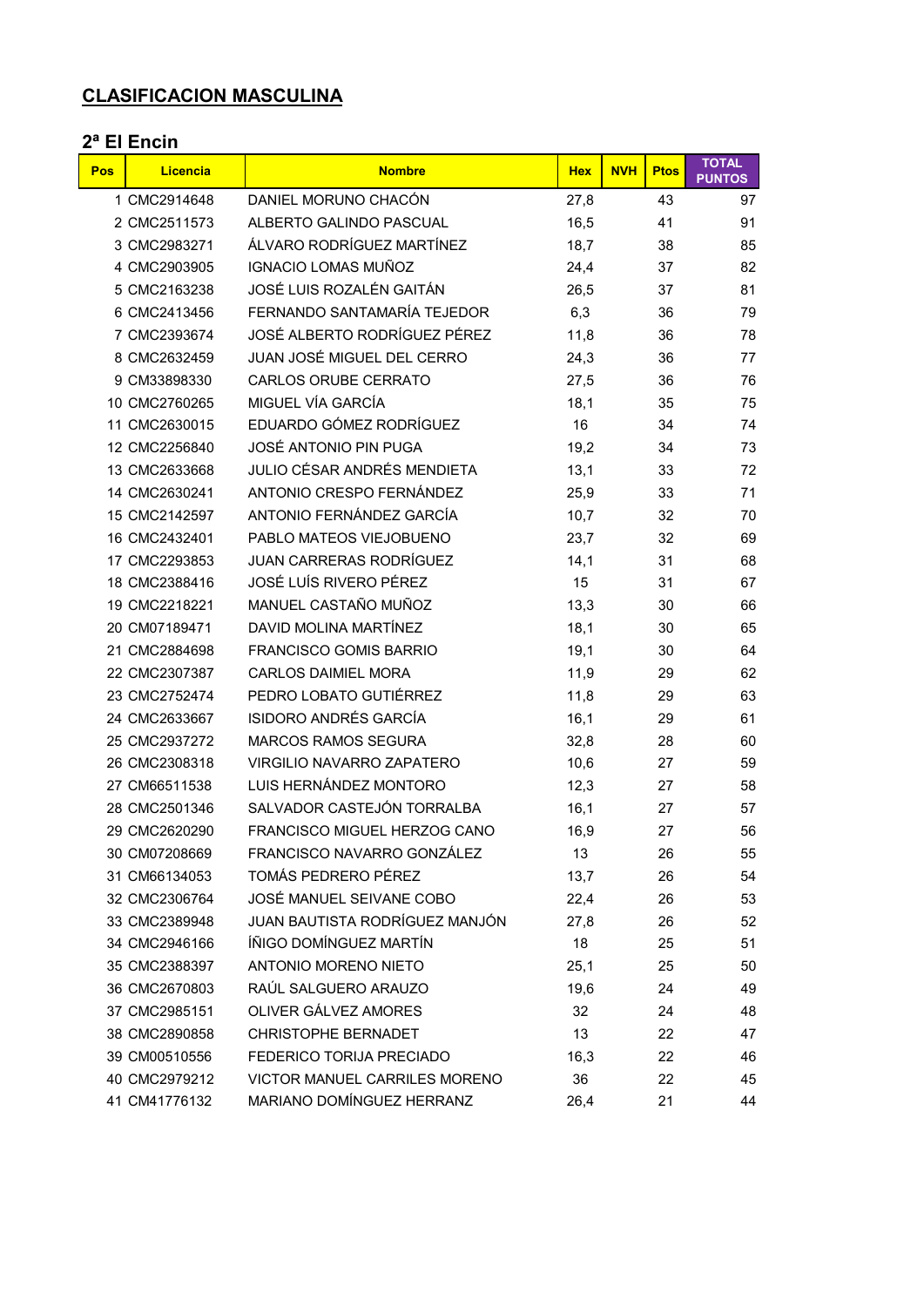## **CLASIFICACION SCRATCH**

#### **2ª El Encin**

| Pos | <b>Licencia</b> | <b>Nombre</b>                    | <b>Hex</b> | <b>NVH</b> | <b>Ptos</b> | <b>TOTAL</b><br><b>PUNTOS</b> |
|-----|-----------------|----------------------------------|------------|------------|-------------|-------------------------------|
|     | 1 CMC2413456    | FERNANDO SANTAMARÍA TEJEDOR      | 6,3        | 6,4        | 29          | 90                            |
|     | 2 CMC2511573    | ALBERTO GALINDO PASCUAL          | 16,5       | 13,8       | 24          | 86                            |
|     | 3 CMC2393674    | JOSÉ ALBERTO RODRÍGUEZ PÉREZ     | 11,8       | 13,5       | 23          | 83                            |
|     | 4 CMC2142597    | ANTONIO FERNÁNDEZ GARCÍA         | 10,7       | 10,2       | 22          | 81                            |
|     | 5 CMC2983271    | ÁLVARO RODRÍGUEZ MARTÍNEZ        | 18,7       | 14,6       | 20          | 80                            |
|     | 6 CMC2633668    | JULIO CÉSAR ANDRÉS MENDIETA      | 13,1       | 12,2       | 20          | 79                            |
|     | 7 CMC2308318    | <b>VIRGILIO NAVARRO ZAPATERO</b> | 10,6       | 13,3       | 19          | 78                            |
|     | 8 CMC2760265    | MIGUEL VÍA GARCÍA                | 18,1       | 7,9        | 18          | 77                            |
|     | 9 CMC2630015    | EDUARDO GÓMEZ RODRÍGUEZ          | 16         | 13         | 18          | 76                            |
|     | 10 CMC2218221   | MANUEL CASTAÑO MUÑOZ             | 13,3       | 17,6       | 18          | 75                            |
|     | 11 CMC2752474   | PEDRO LOBATO GUTIÉRREZ           | 11,8       | 14,5       | 18          | 74                            |
|     | 12 CMC2914648   | DANIEL MORUNO CHACÓN             | 27,8       | 11         | 17          | 73                            |
|     | 13 CMC2256840   | JOSÉ ANTONIO PIN PUGA            | 19,2       | 16,5       | 17          | 72                            |
|     | 14 CMC2293853   | <b>JUAN CARRERAS RODRÍGUEZ</b>   | 14,1       | 12.9       | 17          | 71                            |
|     | 15 CMC2307387   | <b>CARLOS DAIMIEL MORA</b>       | 11,9       | 16,3       | 17          | 70                            |
|     | 16 CMC2388416   | JOSÉ LUÍS RIVERO PÉREZ           | 15         | 14,3       | 16          | 69                            |
|     | 17 CM07208669   | FRANCISCO NAVARRO GONZÁLEZ       | 13         | 13,2       | 16          | 68                            |
|     | 18 CM66511538   | LUIS HERNÁNDEZ MONTORO           | 12,3       | 11,3       | 16          | 67                            |
|     | 19 CM66790890   | PILAR CASTELLANOS MERINO         | 16,5       | 10         | 15          | 66                            |
|     | 20 CMC2163238   | JOSÉ LUIS ROZALÉN GAITÁN         | 26,5       | 18,1       | 14          | 65                            |
|     | 21 CMC2903905   | <b>IGNACIO LOMAS MUÑOZ</b>       | 24,4       | 15.1       | 14          | 64                            |
|     | 22 CMC2632459   | JUAN JOSÉ MIGUEL DEL CERRO       | 24,3       | 26,2       | 13          | 63                            |
|     | 23 CMC2620290   | FRANCISCO MIGUEL HERZOG CANO     | 16,9       | 25,7       | 13          | 62                            |
|     | 24 CMC2633667   | ISIDORO ANDRÉS GARCÍA            | 16,1       | 21,7       | 13          | 61                            |
|     | 25 CM66134053   | TOMÁS PEDRERO PÉREZ              | 13,7       | 14,2       | 13          | 60                            |
|     | 26 CM07189471   | DAVID MOLINA MARTÍNEZ            | 18,1       | 29,1       | 12          | 59                            |
|     | 27 CMC2501346   | SALVADOR CASTEJÓN TORRALBA       | 16,1       | 20,5       | 12          | 58                            |
|     | 28 CMC2630241   | ANTONIO CRESPO FERNÁNDEZ         | 25,9       | 16,6       | 11          | 57                            |
|     | 29 CMC2884698   | <b>FRANCISCO GOMIS BARRIO</b>    | 19,1       | 14,2       | 11          | 56                            |
|     | 30 CMC2890858   | <b>CHRISTOPHE BERNADET</b>       | 13         | 24,6       | 11          | 55                            |
|     | 31 CM33898330   | <b>CARLOS ORUBE CERRATO</b>      | 27,5       | 25,2       | 10          | 54                            |
|     | 32 CMC2432401   | PABLO MATEOS VIEJOBUENO          | 23,7       | 21,4       | 10          | 53                            |
|     | 33 CM00510556   | FEDERICO TORIJA PRECIADO         | 16,3       | 21,2       | 10          | 52                            |
|     | 34 CMC2946145   | <b>MARISA GALAN VELA</b>         | 29,6       | 26,5       | 9           | 51                            |
|     | 35 CMC2300564   | GUADALUPE RUIZ DE MOLINA PÉREZ   | 22,4       | 17,5       | 9           | 50                            |
|     | 36 CMC2946166   | ÍÑIGO DOMÍNGUEZ MARTÍN           | 18         | 28,8       | 9           | 49                            |
|     | 37 CMC2946163   | <b>CLARA BUSTILLO GARCÍA</b>     | 26,7       | 23,4       | 8           | 48                            |
|     | 38 CMC2966689   | ANA MARÍA MARTÍNEZ FRESNO        | 26,5       | 27,8       | 8           | 47                            |
|     | 39 CMC2956933   | PAMELA ORTIZ GÓMEZ DE LA TORRE   | 30,4       | 22,9       | 7           | 46                            |
|     | 40 CMC2888436   | <b>FRANCIS ALCÁNTARA TORRES</b>  | 27,6       | 31,9       | 7           | 45                            |
|     | 41 CM07187541   | PALOMA RODRÍGUEZ RODRÍGUEZ       | 26,1       | 26,5       | 7           | 44                            |
|     | 42 CMC2388397   | <b>ANTONIO MORENO NIETO</b>      | 25,1       | 22,7       | 7           | 43                            |
|     | 43 CMC2306764   | JOSÉ MANUEL SEIVANE COBO         | 22,4       | 20,8       | 7           | 42                            |
|     | 44 CMC2670803   | RAÚL SALGUERO ARAUZO             | 19,6       | 18,2       | 7           | 41                            |
|     | 45 CMC2979212   | VICTOR MANUEL CARRILES MORENO    | 36         | 29,8       | 6           | 40                            |